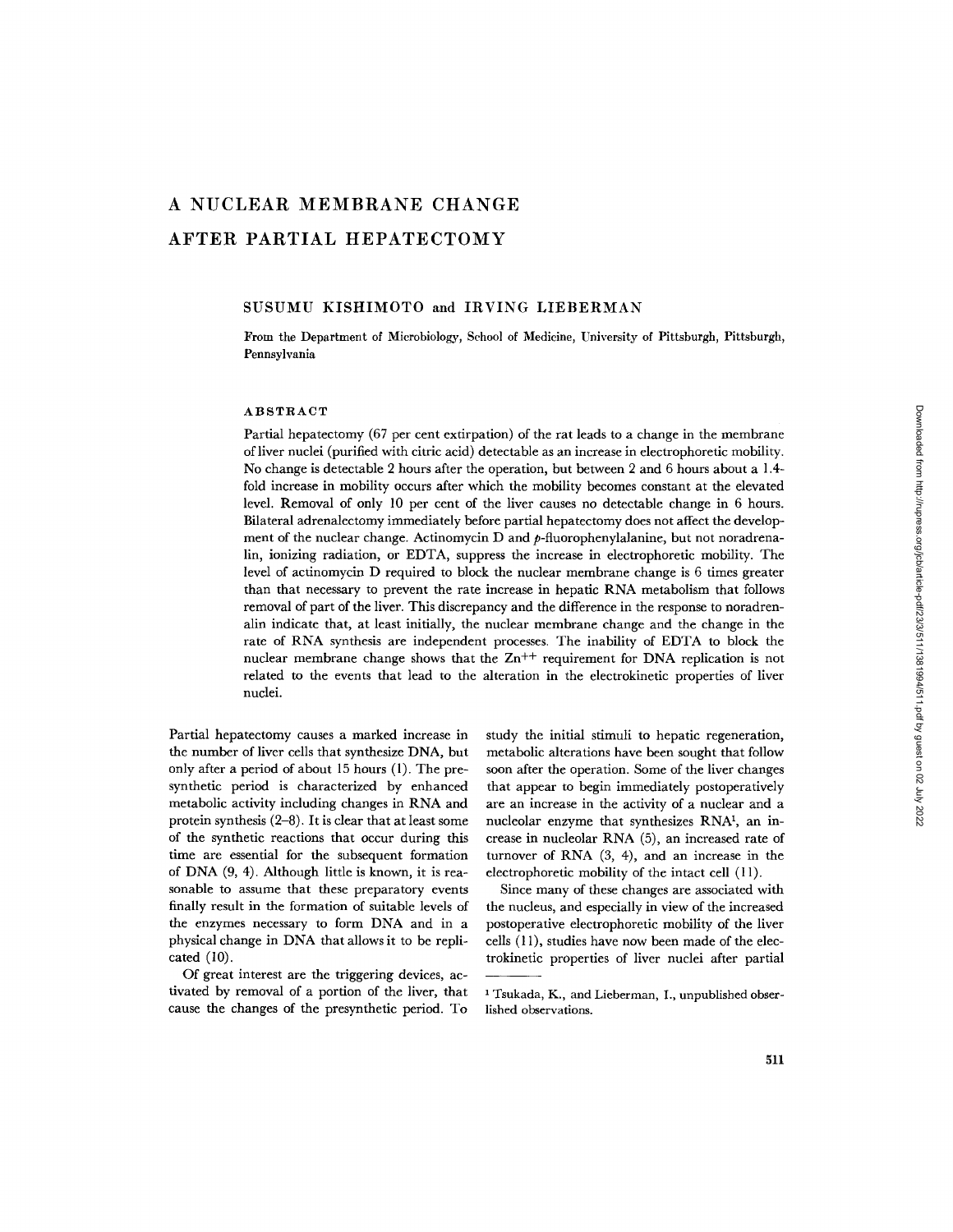hepatectomy. The present report describes a postoperative increase in the electrophoretic mobility of liver nuclei and presents evidence that RNA and protein synthesis are requisite for this surface change. Evidence is also presented to show that the increases in the metabolism of liver RNA that follow partial hepatectomy are not requisite to the change in the surface properties of the liver nuclei.

## *Methods*

Surgery was performed under ether anesthesia. Unless otherwise indicated, partial hepatectomy refers to the removal of 67 per cent of the liver (median and left laberal lobes) (12). The sham operation was performed in the same way except that no liver was excised.

To purify nuclei, the rat was decapitated and the

TABLE I *Distribution of Electrophoretic Velocities of Individual Nuclei* 

| Electrophoretic velocity                          | No. of nuclei observed for each of 8 rats after partial hepatectomy |             |                |                 |             |          |               |                  |
|---------------------------------------------------|---------------------------------------------------------------------|-------------|----------------|-----------------|-------------|----------|---------------|------------------|
|                                                   | o hours                                                             |             |                |                 | 6 hours     |          |               |                  |
| seconds                                           |                                                                     | и           | ш              | IV              |             | и        | ш             | IV               |
| $4.9 - 5.2$                                       | 0                                                                   | $\mathbf 0$ | $\Omega$       | 0               | $\Omega$    | $\Omega$ | $\Omega$      | $\boldsymbol{0}$ |
| $4.5 - 4.8$                                       |                                                                     | 3           | 4              |                 | 0           | 0        | $\Omega$      | 0                |
| $4.1 - 4.4$                                       | 4                                                                   | 4           | 4              | 3               | 0           | 0        | $\Omega$      | o                |
| $3.7 - 4.0$                                       | 10                                                                  | 17          | 10             | 11              | $\mathbf 0$ |          | $\Omega$      |                  |
| $3.3 - 3.6$                                       | 10 <sup>°</sup>                                                     |             | 8              | 10              | 3           | 2        | 0             | 0                |
| $2.9 - 3.2$                                       | 9                                                                   | 6           | 10             | 9               | 9           | 5        | п             |                  |
| $2.5 - 2.8$                                       | 4                                                                   |             | $\overline{2}$ | 5               | 15          | 8        | 11            | 8                |
| $2.1 - 2.4$                                       | 2                                                                   | 2           | $\overline{2}$ |                 | 10          | 18       | 9             | 17               |
| $1.7 - 2.0$                                       | $\Omega$                                                            | $\Omega$    | $\theta$       | 0               | 3           | 6        | 9             |                  |
| $1.3 - 1.6$                                       | $\Omega$                                                            | $\theta$    | $\bf{0}$       | $\bf{0}$        | $\bf{0}$    | $\theta$ | 0             | $\bf{0}$         |
| Mean velocity (seconds)                           | 3.43                                                                | 3.64        | 3.56           | 3.36            | 2.67        | 2.47     | 2.50          | 2.35             |
| Over-all mean velocity (seconds)                  | $3.50 \pm 0.64$                                                     |             |                | $2.50 \pm 0.43$ |             |          |               |                  |
| 95 per cent confidence limit of<br>over-all means |                                                                     |             | $3.40 - 3.60$  |                 |             |          | $2.45 - 2.57$ |                  |

Each column of electrophoretic velocities represents the observations made with one rat. The nuclei were purified and the electrophoretie measurements were made as described in Methods. To simplify the arithmetic, the statistical calculations were made from the electrophoretic velocity measurements (time required for a nucleus to move a distance of 40  $\mu$ ).

# MATERIALS AND METHODS

## *Materials*

Unless otherwise indicated, male albino rats weighing about 80 gm were used. They were obtained locally and received food and water *ad libiturn.* Orotic acid-6-<sup>14</sup>C (5.4  $\mu$ c per  $\mu$ mole) was supplied by the New England Nuclear Corp., Boston, and <sup>3</sup>H-thymidine (6.65 me per  $\mu$ mole) by Schwarz Bioresearch Labs., Inc., Mount Vernon, New York. DL-p-fluorophenylalanine was obtained from the Nutritional Biochemicals Corporation, Cleveland, and noradrenalin (Levophed) from the Winthrop Laboratories. Actinomycin D was kindly supplied by Dr. Elmer Alpert, Merck Sharp and Dohme research laboratories, West Point, Pennsylvania.

liver was quickly removed, blotted, and immediately homogenized (10 strokes) in ice cold citric acid (0.1 M) in a Dounce homogenizer with a loose fitting pestle. The homogenate was layered over 5 volumes of 0.34 M sucrose, and the nuclei were sedimented by centrifugation (about 275  $g$  for 10 minutes). The pellet, resuspended in citric acid, was homogenized again (20 strokes) and recentrifuged. To remove residual connective tissue, the purified nuclei were again suspended in citric acid and allowed to pass through an 80-mesh stainless steel wire gauze held at the mouth of a stainless steel press. Citric acid was removed by washing three times with a solution of sucrose (0.5 M) and sodium phosphate (0.005 M, pH 7.4). The washed nuclei were then suspended in the sucrose-phosphate solution and the velocities of their migration were immediately measured. The final preparation did not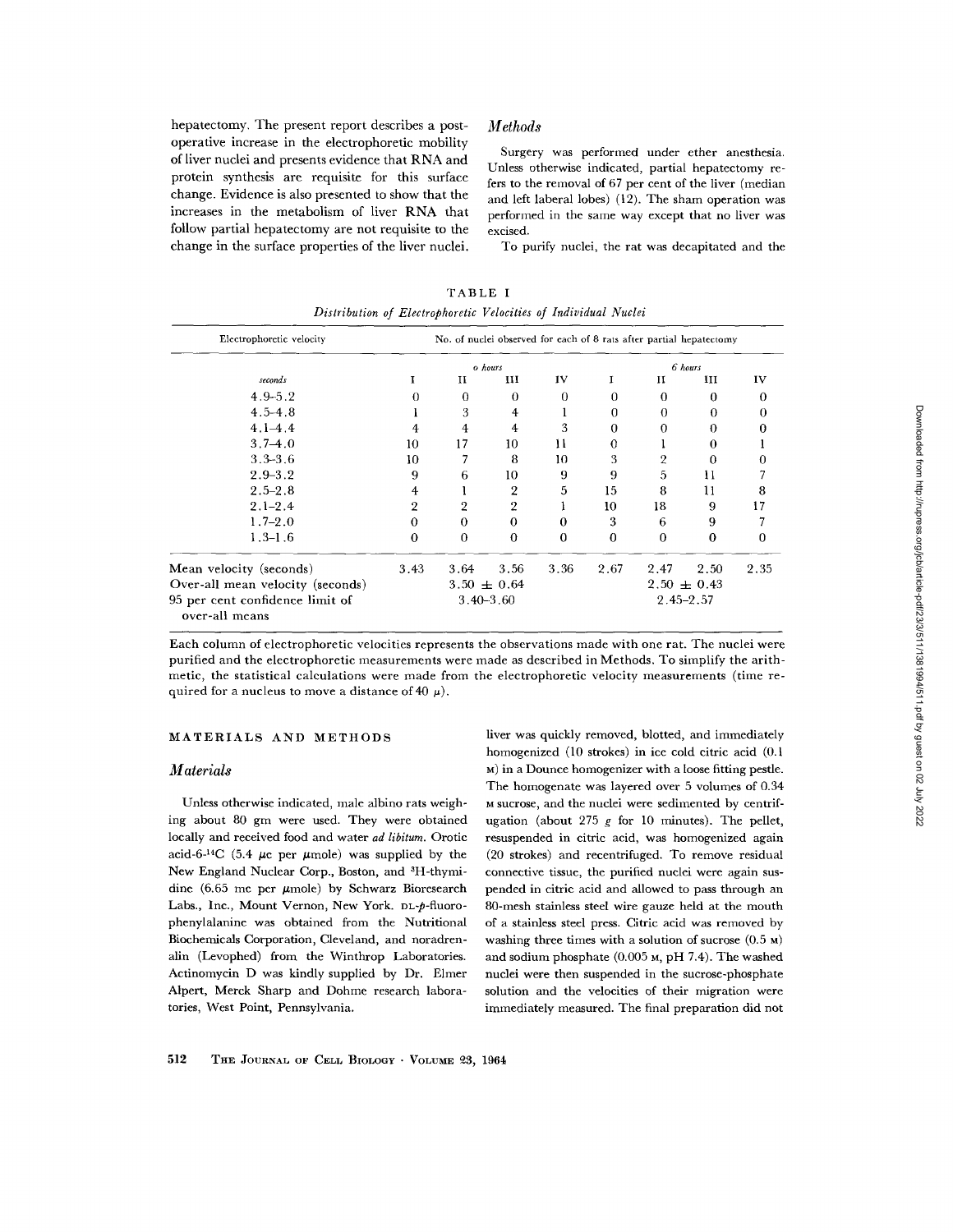appear to contain any intact cells, and no cytoplasmic fragments were found adherent to any of the nuclei.

The electrophoretic measurements<sup>2</sup> were made in a Northrop-Kunitz cell obtained from the Arthur H. Thomas Company, Philadelphia. The electrodes contained 2 per cent agar in 0.005 M sodium phosphate (pH 7.4) in their inner halves, and their outer portions were filled with 2 per cent CuSO4. Copper wires were inserted into the CuSO<sub>4</sub> solution. The cell was held horizontally; the nuclei did not settle rapidly enough to constitute a serious problem. Standardization was made by measuring the electrophoretic mobility of rat erythrocytes (13, 14).

Measurements were made with 1 to 2 per cent suspensions of nuclei, at room temperature  $(24-25^{\circ}C)$ , and with a phase microscope (magnification 250) fitted with an ocular micrometer. The current used was 0.50 mamp at a field strength of 14.7 volts/cm. The field strength was calculated from the current, the specific resistance of the buffer, and the cross-sectional area of the cell. The velocity of the horizontal migration of the nuclei was measured in 0.5 M sucrose-0.005 M sodium phosphate (pH 7.4) over a distance of 40  $\mu$ with the aid of a stop watch whose large hand covered 360° in 10 seconds. Mobility was calculated as microns/second/volt/centimeter. Each value represents the average of 40 individual measurements, half of them made at the 20 per cent and half of them at the 80 per cent, stationary level. The direction of the current was reversed after every 5 to 10 measurements. Moving nuclei stopped immediately when the current was turned off, indicating the absence of detectable convection currents. About 2.5 per cent of the nuclei had a net positive charge; *i.e.,* their direction of movement was opposite that of the majority of the nuclei. Their velocities were omitted from the calculations of electrophoretic mobility. Their origin, perhaps from blood cells, was not determined.

Intravenous perfusions were administered from 20 ml hypodermic syringes fixed in a horizontal position in stainless steel plates with a moving carriage assembly acting on the plungers to deliver a constant flow of 1 ml per hour.

The rate of liver RNA synthesis was measured as previously described (4). The rats were injected with 0.5  $\mu$ c of <sup>14</sup>C-orotate and were killed by decapitation 7 minutes later. Isotope incorporation was estimated by a filter procedure involving washes with trichloroacetic acid, ethanol, and ether, and radioassay was carried out in a Packard Tri-Carb liquid scintillation spectrometer. DNA formation was estimated following intravenous injections of  $H$ -thymidine (25  $\mu$ c per rat). One hour after the injection, the rat was killed and a sample of fiver was homogenized (10 per cent) in 0.25 M sucrose. Isotope incorporation was then measured exactly as for RNA synthesis. The omission of steps involving centrifugation and incubation in NaOH (15) did not affect the final result.

## RESULTS

# *Nuclear Electrophoretic Mobility After Partial Hepatectomy*

TIME AFTER PARTIAL HEPATECTOMY: No change in the electrophoretic mobility of the nu-



FIGURE 1 Nuclear eleetrophoretie mobility after partial hepatectomy. The liver nuclei were prepared in citric acid and their electrophoretic mobiliites were measured as described in Methods. Each point represents the result obtained with a single rat; the open circles, partially hepateetomized animals; the solid circles, sham-hepateetomized ones.

clei of the residual liver was detectable at 2 hours after partial hepatectomy, but between 2 and 6 hours an increase in mobility occurred after which the rate again became constant at the elevated level (Fig. 1). As the figure shows, the mobility at 6 hours was about 1.4 times greater than the initial value and reflected an increase in the net negative charge of the nuclear surface. Table I shows the distribution of the electrophoretic velocities (seconds of time required to move 40  $\mu$ ) of the individual nuclei from 8 of the animals of Fig. 1. Half of the preparations were from rats killed immediately after partial hepatectomy, and the other half were from rats killed 6 hours later.

The authors gratefully acknowledge their indebtedness to Dr. C. C. Brinton, Jr., for his invaluable instruction and guidance in making the electrophoretic measurements.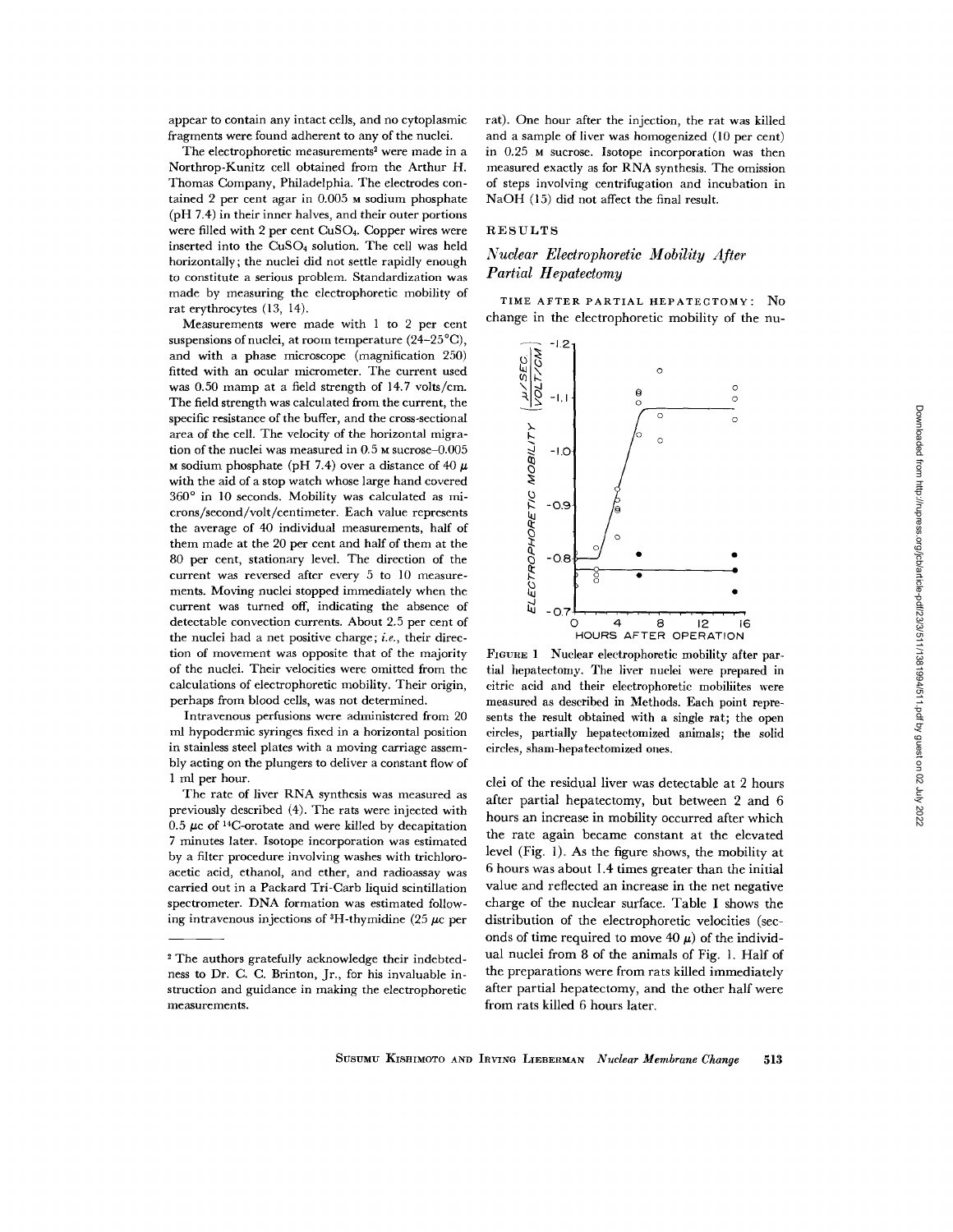Not shown in Fig. 1 are the results that were obtained when a sucrose-phosphate solution of pH 7.0 instead of 7.4 was used. Tested with nuclei prepared 0 and 6 hours after partial hepatectomy. the difference in pH had no effect on the electrophoretic velocities.

REMOVAL OF 10 AND 67 PER CENT OF THE LIVER: To study the electrophoretic mobility of liver nuclei as a function of the amount of liver removed, the caudate lobe (10 per cent) was extirpated (Table II). The table shows that removal of only 10 per cent of the liver caused no detectable change in the surface properties of the residual nuclei as measured after 6 hours. In this connection

#### TABLE II

*Nuclear Electrophoretic Mobilities After Removal of 10 and 67 Per Cent of Liver* 

| Liver removed              |                               | Electrophoretic mobility      |         |  |  |  |
|----------------------------|-------------------------------|-------------------------------|---------|--|--|--|
| Lobes                      | Per cent<br>of total<br>liver | $\mu/\text{sec}$ .<br>volt/cm | Average |  |  |  |
|                            | በ*                            | $-0.80, -0.83$                | $-0.82$ |  |  |  |
| Caudate                    | 10                            | $-0.78, -0.81$                | $-0.80$ |  |  |  |
| Left lateral $+$<br>median | 67                            | $-1.01, -1.14$                | $-1.08$ |  |  |  |

The rats were killed after 6 hours. Liver nuclei were prepared with citric acid and their electrophoretic mobilities were measured as described in Methods.

**\*** Sham-hepatectomized.

it should be pointed out that removal of the caudate lobe involves a much more drastic handling of the liver than does the 67 per cent extirpation.

ADRENALECTOMY : The adrenals do not play a role in the change in the nuclear surface properties that result from removal of part of the liver. Thus, as shown in Table III, the removal of both adrenals at the time of partial hepatectomy did not affect the increase in nuclear electrophoretic mobility that was measured 6 hours later.

## *Inhibffory Agents*

ACTINOMYCIN **D:** Multiple injections of actinomycin D in an amount (2  $\mu$ g per injection) that had no effect upon the rate of RNA synthesis in untreated animals did not prevent the increase in nuclear clectrophoretic mobility (Table IV). However, a larger amount of the antibiotic, *i.e.,* one that reduced the rate of RNA formation in untreated animals by about 50 per cent (12  $\mu$ g per injection) as shown in the table, blocked the postoperative electrokinetic change.

The relative resistance of the nuclear membrane change to actinomycin D distinguished it from the postoperative change in the rate of RNA synthesis. The latter change has been previously shown to be very sensitive to the antibiotic (4, 5) and, as the table shows, was completely suppressed by 2  $\mu$ g injections of actinomycin D.

p-FLUOROPHENYLALANINE AND NORA-DRENALIN: At the levels tested,  $p$ -fluorophenylalanine, but not noradrenalin, blocked the increase

TABLE III

*Lack of Effect of Adrenalectomy on Increase in Nuclear Electrophoretic Mobility After Partial Hepatectomy* 

|                                          | Electrophoretic mobility |         |  |  |  |  |  |
|------------------------------------------|--------------------------|---------|--|--|--|--|--|
| Operative treatment                      | $\mu$ /sec.<br>volt/cm   | Average |  |  |  |  |  |
| Sham hepatectomy                         | $-0.78, -0.81$           | $-0.80$ |  |  |  |  |  |
| Sham hepatectomy<br>$+$ adrenalectomy    | $-0.80, -0.82$           | $-0.81$ |  |  |  |  |  |
| Partial hepatectomy                      | $-1.10, -1.14$           | $-1.12$ |  |  |  |  |  |
| Partial hepatectomy<br>$+$ adrenalectomy | $-1.04, -1.14$           | $-1.09$ |  |  |  |  |  |

Bilateral adrenalectomy was carried out immediately before the sham or partial hepatectomy and the rats were killed 6 hours later. Liver nuclei were prepared with citric acid and their electrophoretic mobilities were measured as described in Methods.

in the electrophoretic mobility of the liver nuclei (Table V). Both compounds, on the other hand, inhibited the postoperative increase in the rate of RNA metabolism. The inability of the hormone to prevent the nuclear surface change, in contrast with its ability to suppress the altered rate of RNA metabolism, constituted a second difference between the two changes.

Not shown are the results that were obtained with ionizing radiation. Whole-body irradiation (5,000 r) given immediately before the removal of two-thirds of the liver had no effect on the increase in the electrophoretic mobility that was measured 6 hours later.

EDTA: Using EDTA, a  $Zn^{++}$  requirement for passage through the period preceding DNA forma-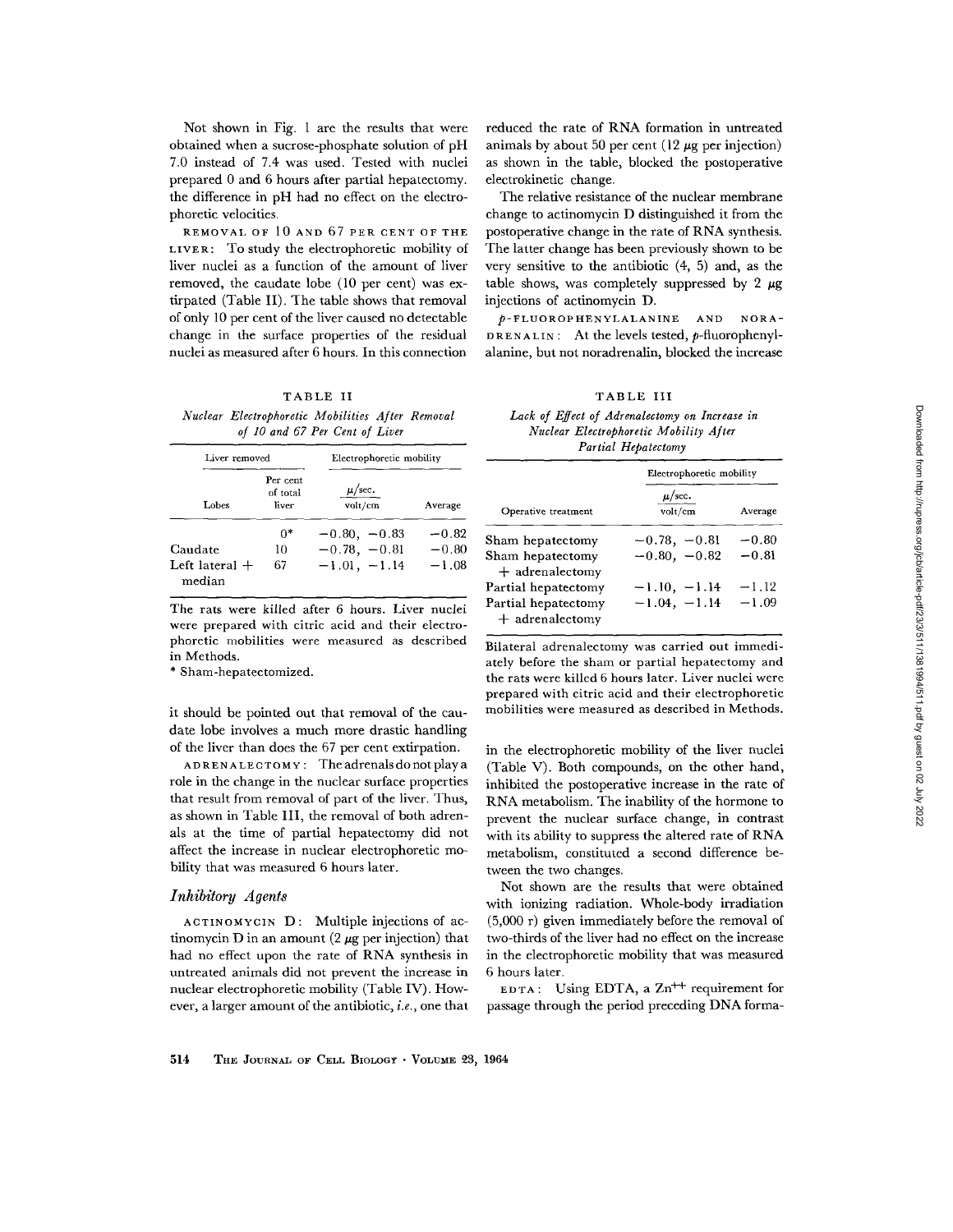|                        | Actino<br>mycin D      | Electrophoretic mobility |         | Liver RNA                   |              |  |
|------------------------|------------------------|--------------------------|---------|-----------------------------|--------------|--|
| Operative<br>treatment | $\mu$ g/injec-<br>tion | $\mu$ /sec<br>volt/cm    | Average | cpm/gm liver,<br>wet weight | Aver-<br>age |  |
| Sham hepatec-          | 0                      | $-0.82, -0.83$           | $-0.83$ | 4160, 4020, 4340            | 4173         |  |
| tomy                   | 12                     | $-0.82, -0.84$           | $-0.83$ |                             |              |  |
| Partial hepatec-       | 0                      | $-1.04, -1.02$           | $-1.03$ | 8200, 9220, 8040            | 8487         |  |
| tomy                   | $\overline{2}$         | $-1.14, -1.03$           | $-1.09$ | 5060, 5540, 4780,<br>3120   | 4625         |  |
|                        | 6                      | $-0.89, -0.91$           | $-0.90$ |                             |              |  |
|                        | 12                     | $-0.80, -0.80$           | $-0.80$ |                             |              |  |
| None                   | 0                      | $-0.76, -0.74$           | $-0.75$ | 4470, 4540                  | 4505         |  |
|                        | $\overline{2}$         |                          |         | 4690, 4220                  | 4455         |  |
|                        | 6                      |                          |         | 3190, 3120, 3150            | 3153         |  |
|                        | 12                     |                          |         | 2000, 1830, 2360            | 2063         |  |

*Effect of Actinomycin D on Increase in Nuclear Electrophoretic Mobility and on the Rate of RNA Synthesis in the Livers of Normal, Sham-Hepatectomized, and Partially Hepatectomized Rats* 

The indicated doses of actinomycin D were injected into the tail vein at 0, 2, and 4 hours postoperatively. The rats were killed 6 hours after the first injection and nuclear electrophoretic mobilities and liver RNA synthesis were estimated as described in Methods.

#### TABLE V

## *Effect of p-Fluorophenylalanine and Noradrenalin on Nuclear Electrophoretic Mobility and*  on the Rate of RNA Synthesis After Partial Hepatectomy

|                          |                               | Electrophoretic mobility   |         | Liver RNA                   |         |  |
|--------------------------|-------------------------------|----------------------------|---------|-----------------------------|---------|--|
| Operative treatment      | Inhibitor                     | $\mu/sec$<br>volt/sec      | Average | cpm/gm liver,<br>wet weight | Average |  |
| Sham hepatec-            | none                          | $-0.78, -0.80$             | $-0.79$ | 5340, 6160, 5800            | 5787    |  |
| tomy                     | $p$ -fluorophenyl-<br>alanine | $-0.81, -0.79$             | $-0.80$ |                             |         |  |
|                          | noradrenalin                  | $-0.79, -0.78$             | $-0.79$ | 5340, 6840, 6620            | 6267    |  |
| Partial hepatec-<br>tomy | none                          | $-1.02, -1.14,$<br>$-1.14$ | $-1.10$ | 10,460, 11,960,<br>12,270   | 11,563  |  |
|                          | $p$ -fluorophenyl-<br>alanine | $-0.74, -0.80$             | $-0.77$ |                             |         |  |
|                          | noradrenalin                  | $-1.08, -1.03,$<br>$-1.08$ | $-1.06$ | 5740, 4720, 6180            | 5547    |  |

p-Fluorophenylalanine was given into the tail vein: 22  $\mu$ moles at zero time, and 5.6  $\mu$ moles at 2 and at 4 hours postoperatively. Noradrenalin (200 µg of base) was injected, at zero time only, subcutaneously in the suprascapular region. The rats were killed 6 hours after first injection and the electrophoretic mobilities of liver nuclei and the liver RNA synthesis were estimated as described in Methods.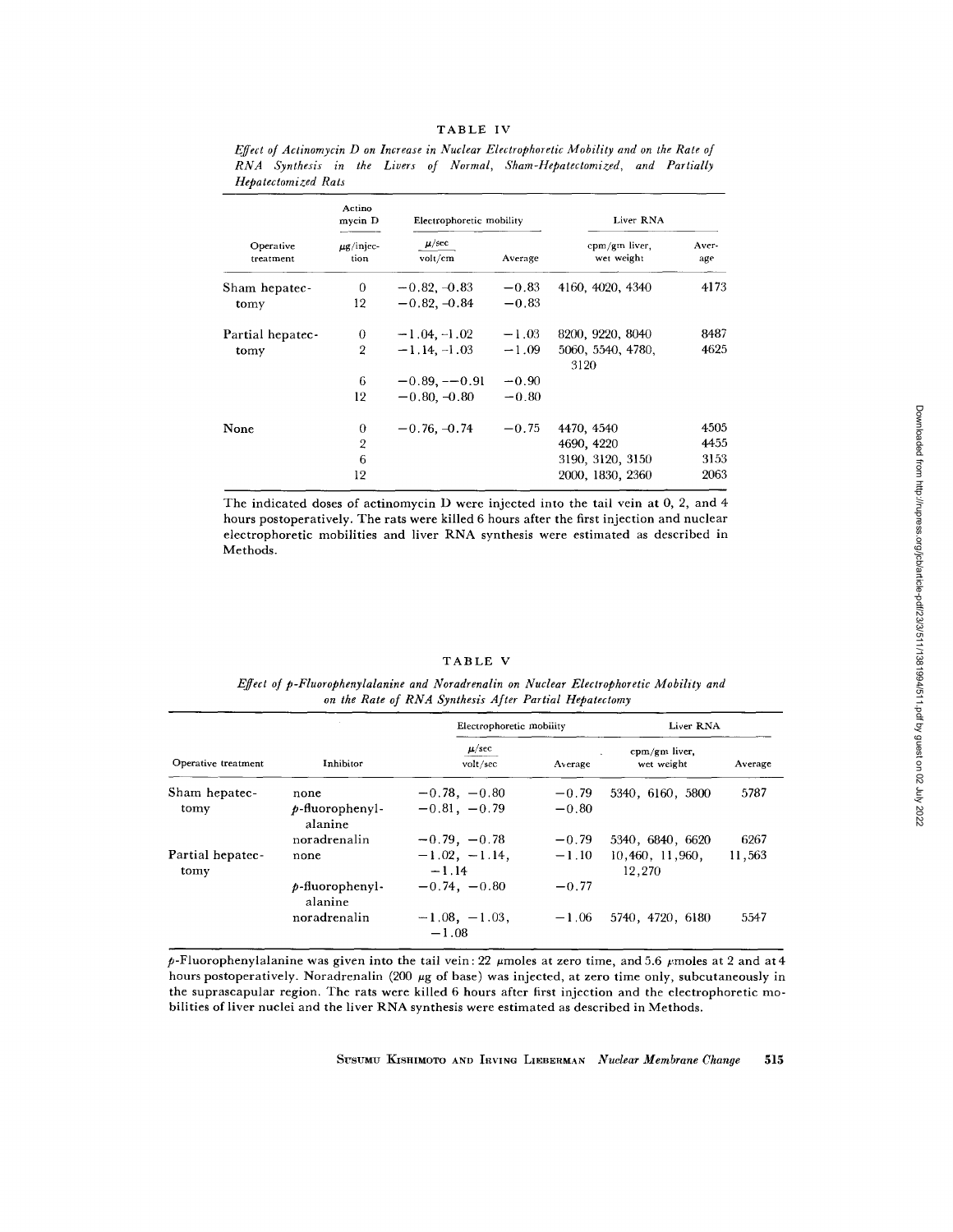tion has been demonstrated for kidney (16, 10) and liver cells (15). It was of great interest to learn whether the need for the metal might be related to the events that result in the nuclear membrane change (Table VI). No  $\text{Zn}^{++}$  requirement for the membrane change could be demonstrated.

## *Effect of Other Factors*

The size of the rat did not affect the electrophoretic mobilities of the liver nuclei. Thus, with nuclei prepared from rats weighing about 400 gm the average electrophoretic mobilities after the sham operation and 6 hours after partial hepatectomy were  $-0.76$  and  $-1.09$ , respectively. Nuanimal 6 hours after partial hepatectomy, the comparable values were  $-1.10$  and  $-1.15$ .

## DISCUSSION

During the time the liver cell of the partially hepatectomized rat is preparing to replicate its DNA, it undergoes quantitative and perhaps qualitative changes in the metabolism of its RNA (2-5), presumably in the absence of chemical alterations in the composition of its DNA. How are these changes initiated? One way might involve altering the availability of some of the DNA to serve as a template for RNA formation (17). A mechanism that may play an important role in achieving such al-

| TABLE VI |  |  |  |                                                                                      |  |  |  |  |
|----------|--|--|--|--------------------------------------------------------------------------------------|--|--|--|--|
|          |  |  |  | Lack of Effect of EDTA on Nuclear Electrophoretic Mobility after Partial Hepatectomy |  |  |  |  |

|                          |             | Electrophoretic mobility |         | Liver DNA                   |         |  |
|--------------------------|-------------|--------------------------|---------|-----------------------------|---------|--|
| Operative treatment      | <b>EDTA</b> | $\mu/sec.$<br>volt/sec.  | Average | cpm/gm liver,<br>wet weight | Average |  |
| Sham hepatec-            |             | $-0.79, -0.77$           | $-0.78$ | 3500, 2870, 4950            | 3,740   |  |
| tomy                     | $^+$        | $-0.81, -0.82$           | $-0.82$ | 3230, 4220, 3490            | 3,647   |  |
| Partial hepatec-<br>tomy |             | $-1.10, -1.13$           | $-1.12$ | 30,860, 31,520,<br>47,420   | 36,600  |  |
|                          | $\pm$       | $-1.05, -1.07$           | $-1.06$ | 10.430, 4130.<br>4370       | 6,310   |  |

The rats were perfused intravenously with a neutral solution (1 ml per hour) containing Na-EDTA (0.05 м) and MgCl<sub>2</sub> (0.002 м) beginning immediately after the operation. Animals that did not receive EDTA were perfused with NaG1 (0.15 M, 1 ml per hour). After 22 hours, some of the animals were used for the estimation of electrophoretic mobilities of liver nuclei and others received <sup>3</sup>H-thymidine. The radioactivity incorporated into DNA was measured as described in Methods.

clei prepared from female rats behaved like those of male animals.

In the preparation of nuclei, increasing the number of cycles of homogenization in citric acid and centrifugation did not alter the mobility of the nuclei. With nuclei from sham-hepatectomized animals, prepared by the standard procedure (2 cycles) and after an additional 3 cycles, the mobilities were  $-0.78$  and  $-0.78$ , respectively. With nuclei prepared 6 hours after partial hepatectomy, the comparable values were  $-1.04$  and  $-1.10$ . Similarly, storage in  $0.1$  M citric acid (3 $^{\circ}$ C) had no effect. With freshly prepared nuclei from a shamhepatectomized animal and after storage for 4 days, the electrophoretic mobilities were  $-0.78$ and  $-0.80$ , respectively. With nuclei from an

terations is the manipulation of the sizes of various micromolecular pools (17). In these terms, membrane changes can ultimately reflect themselves in the RNA and protein metabolism of the cell and may have special importance in the stage that precedes DNA synthesis. It is of interest to note in this connection that an increase in the liver pools of inorganic orthophosphate and  $Na<sup>+</sup>$  is detectable 5 minutes after partial hepatectomy. 3

Several questions are raised by the observation that a change occurs in the electrophoretic mobility of liver nuclei after partial hepatectomy. One of these concerns the membrane structure of the

3 Gingold, J. L., and Lieberman, I.; and Lieberman, I., and Kane, P., unpublished observations.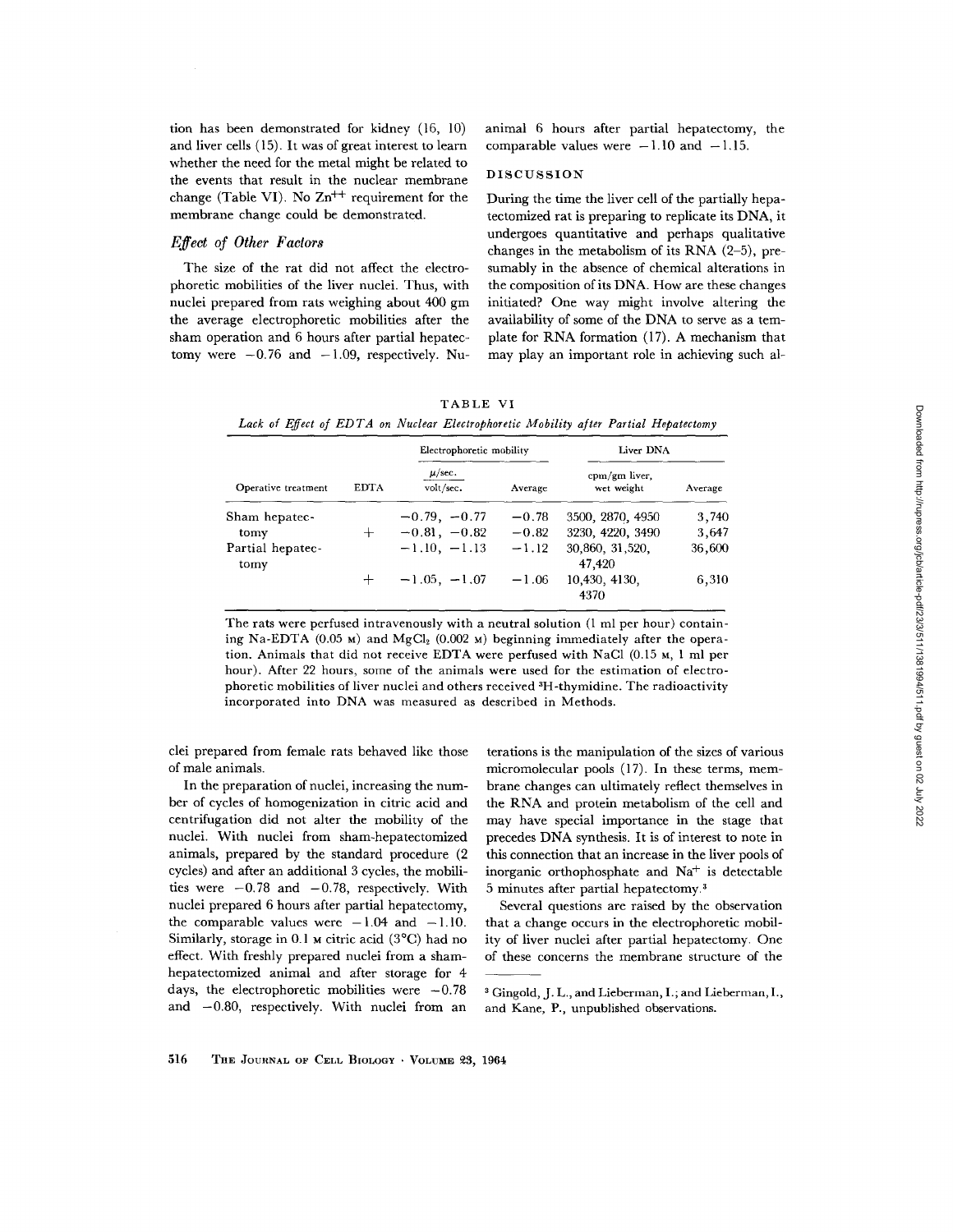nucleus. Since the nucleus is surrounded by two membranes, it is of some interest to know the anatomy of the nuclei that were used for the electrophoretic measurements. Electron microscope studies (18, 19) have revealed that citric acid causes the complete removal of the outer membrane from all rat liver nuclei. In view of this and the fact that chemical or physical changes inside the nucleus cannot affect their electrokinetic properties (14), the altered mobilities would appear to reflect a chemical change in the nuclear membrane.

Other questions that arise include a consideration of the role the membrane change plays in the sequence(s) of reactions that results in DNA formation, the cause and chemical nature of the change, and its relationship to the other events that take place during the first postoperative hours.

The role of the nuclear membrane change during the DNA presynthetic period is unknown. Indeed, it should be emphasized that it is not even known at the present time that the nuclear change (or the cell surface one  $(11)$ ) is requisite to the later entry of the liver cell into the period of DNA synthesis. To provide such evidence, it will be necessary either to relate nuclear poolsize changes to competency to form DNA or to find a specific inhibitor that blocks both the membrane change and DNA formation.

Only little is known about the cause of the nuclear change and its chemical nature. The ability of actinomycin D and p-fluorophenylalanine to suppress the change indicates that prior syntheses of RNA and protein, presumably an enzyme, are

#### REFERENCES

- 1. GRISHAM, J. W., *Cancer Research,* 1962, 22, 842.
- 2. SWIFT, H., REBHUN, L., RASCH, E., and WOOD-ARD, J., *in* Cellular Mechanisms in Differentiation and Growth, 14th Growth Symposium, (D. Rudnick, editor), Princeton, New Jersey, Princeton University Press, 1956.
- 3. SCHNEIDER, J. H., and POTTER, V. R., *Cancer Research,* 1957, 17, 701.
- 4. FUJIOKA, M., KocA, M., and LIEBERMAN, I., J. *Biol. Chem.,* 1963, 238, 3401.
- 5. TSUKADA, K., and LIEBERMAN, *I., J. Biol. Chem.,*  1964, 239, 1564.
- 6. BUSCH, S., CHAMBON, P., MANDEL, P., and WEILL, J. D., *Biochem. and Biophysics. Research Commun.,* 1962, 7, 255.
- 7. MALEY, F., and MALEY, *G. F., J. Biol. Chem.,*  1960, 235, 2968.

essential. Preliminary observations<sup>4</sup> on the chemistry of the change have suggested that it involves loss of some ethanol-soluble material that had decreased the net negative charge of the nuclear membrane. Thus, extraction with ethanol of nuclei prepared from livers of sham-hepatectomized rats raises their mean electrophoretic mobility to that of nuclei from partially hepatectomized animals. Similar treatment of nuclei from partially hepatectomized animals, on the other hand, is without effect.

More information is available about the relationship, or more correctly the absence of a relationship, between the nuclear membrane change and the changes in RNA metabolism that characterize the early period after partial hepatectomy. Inhibitors (noradrenalin and low levels of actinomycin D) that completely block the rate increases in RNA metabolism do not prevent the increase in the electrophoretic mobility of liver nuclei. If both of these changes are essential for the later replication of DNA, they must represent independent, parallel processes at least during the early part of the presynthetic stage.

This investigation was supported by research grants from the National Institutes of Health, United States Public Health Service. Dr. Kishimoto is on leave from the Third Department of Internal Medicine, Osaka University Medical School, Osaka, Japan.

The authors wish to thank Dr. Lincoln J. Gerende of the Department of Preventive Medicine for his help in making the statistical calculations.

*Received for publication, February 20, 1964.* 

- 8. BOLLUM, F. J., and POTTER, V. R., *Cancer Research*, 1959, 19, 561.
- 9. SCHNEIDER, J. H., CASSIR, R., and CHORDIKIAN, *F., J. Biol. Chem.,* 1960, 235, 1437.
- 10. LIEBERMAN, I., ABRAMS, R., HUNT, N., and OrE, *P., J. Biol. Chem.,* 1963, 238, 3955.
- 11. EISENBERG, S., BEN-OR, S., and DOLJANSKI, F., *Exp. Cell Research,* 1962, 26, 451.
- 12. HIGGINS, G. M., and ANDERSON, R, M., *Arch. Pathol.,* 1931, 12, 186.
- 13. ABRAMSON, H. A., MOYER, L. S., and GORIN, M. H., Electrophoresis of Proteins and the Chemistry of Cell Surfaces, New York, Reinhold Publishing Company, 1942.
- 40ve, P., and Lieberman, I., unpublished observations.

SUSUMU KISHIMOTO AND IRVING LIEBERMAN *Nuclear Membrane Change* 517